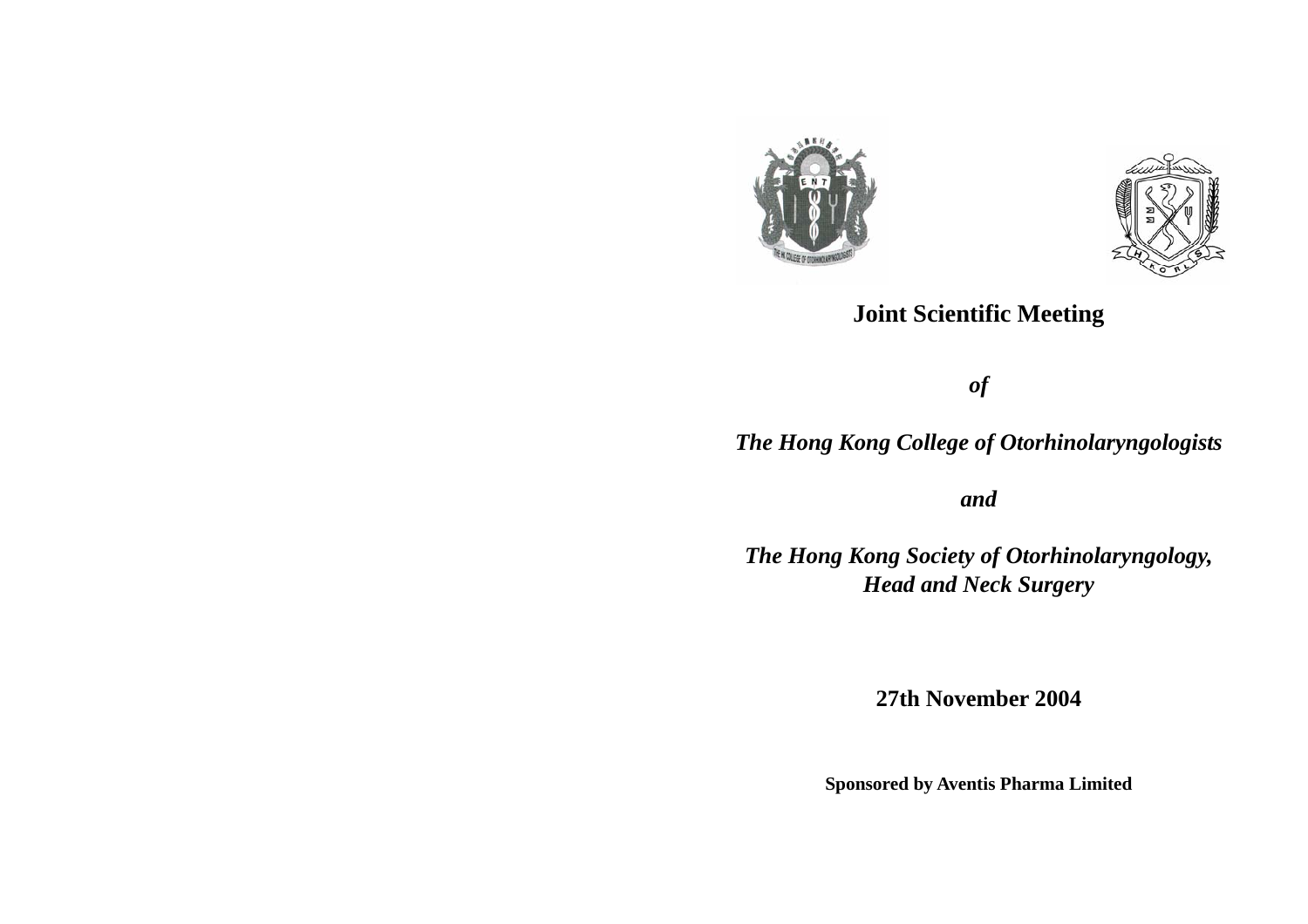# *Scientific Session*

# *Adjudicators*

#### *Trainee Presentation:*

| <b>Chairpersons:</b> |                          | Dr Hui Yau                   |                    | Dr Chow Chun-Kuen                 |  |
|----------------------|--------------------------|------------------------------|--------------------|-----------------------------------|--|
|                      |                          | <b>Dr Victor Abdullah</b>    |                    | Dr Fung Hin-Kwok<br>Dr Liu Sau-Yu |  |
| Introduction         |                          |                              |                    |                                   |  |
|                      |                          | $3:25$ pm                    | Dr Ngai Chi-Man    |                                   |  |
|                      |                          |                              |                    | Dr Soo Gordon                     |  |
|                      | Dr Chan, Kin-Ming TMH    |                              | 3:30 <sub>pm</sub> | Dr Tong Fu-Man                    |  |
|                      | 2. Dr Ho, Ambrose        | <b>QMH</b>                   | $3:45$ pm          |                                   |  |
|                      | Tea Break                |                              | 4:00p.m.           |                                   |  |
| ٠                    | 3. Dr Lee, Alex Ting-Hon | <b>UCH</b>                   | 4:15p.m.           |                                   |  |
|                      | 4.                       | Dr Wong, Eddy Wai-Yeung NTEC | 4:30p.m.           |                                   |  |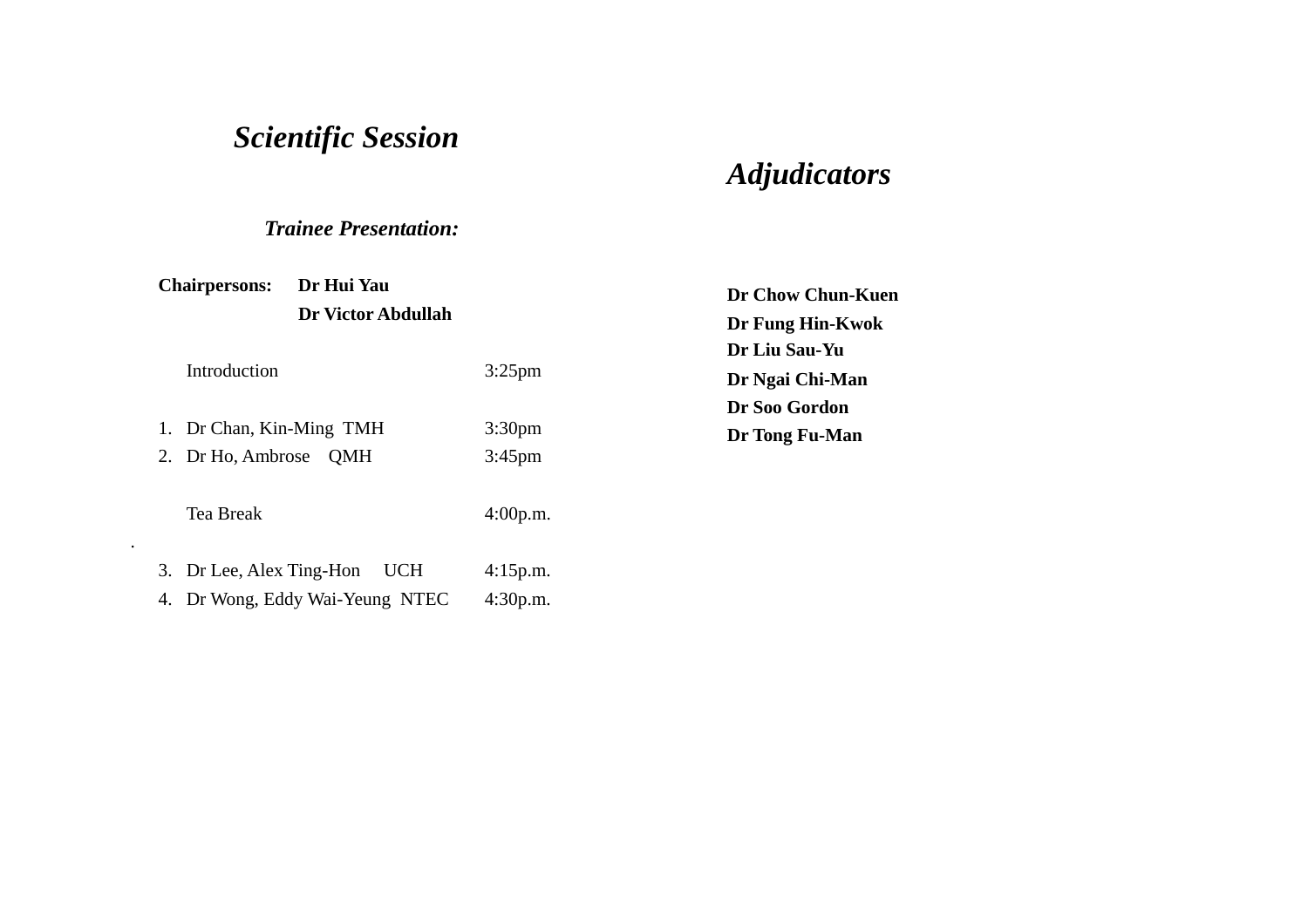#### *DENTAL APPLIANCE IN TREATING PATIENT WITH OBSTRUCTIVE SLEEP APNEA SYNDROME OSAS*

#### **Chan Kin-Ming, Li Ming-Fai**

*Department of Ear, Nose and Throat Tuen Mun Hospital* 

#### **Abstract**

*Objective:* To evaluate the efficacy of dental appliance for treatment of snoring and OSAS.

*Design:* Retrospective review of an observational cohort. Thirty-eight patients (11 snorers and 27 OSAS) who refused CPAP and UPPP from June 2001 to June 2002 in Tuen Mun Hospital have undergone sleep endoscopy and dental appliance were reviewed. Preoperative and postoperative somnographic variables, snoring score and Epworth Sleepiness Score (ESS) were compared. Patients' compliance was also reviewed.

*Results:* There was significant reduction in AHI, minSpO2, snoring score and ESS for patient with mild to moderate OSAS (AHI 10-40) after dental appliance  $(p<0.001)$ . There was significant reduction in snoring score and ESS for snorers (AHI<10) after dental appliance ( $p<0.002$ ). The success rate (rate of patients with at least 50% reduction in AHI) for mild to moderate OSAS after dental appliance was 69.9% and 65.2% of them attained normalization 6 months after dental appliance. Temporomandibular joint (TMJ) pain was the most commonly reported side effect (66.7%). 61.1% of patients were still using the dental appliance one year after treatment. Among them, 22.7% also complained of TMJ pain.

Dental appliance is useful in treatment in snorer and mild to moderate OSAS. Side effect of TMJ pain is common but tolerable by most patients.

#### *REGIONAL CHEMOTHERAPY FOR UNRESECTABLE*

#### *SQUAMOUS HEAD & NECK CANCER THROUGH A SAPHENOUS VEIN INTERPOSITION GRAFT*

#### **ACW Ho, WM Ng, WI Wei**

*Division of ENT, Head & Neck Surgery Department of Surgery, Queen Mary Hospital University of Hong Kong* 

#### **Abstract**

*Objective:* Systemic chemotherapy of head and neck cancers is not effective and carries significant adverse effects. We report the result of regional chemotherapy using a segment of saphenous vein within the carotid system to administer chemotherapeutic agent percutaneously.

*Methods and Results:* From 1994 to 2004, 20 saphenous vein interposition grafts were performed in 17 patients with unresectable squamous head and neck. All of them were medically fit and the majority suffered from carcinoima of the maxilla. There was no operative mortality. Four patients developed immediate post-operative thrombosed vien graft which required exploration and salvage; one patient had a neck hematoma. 40mg of Cisplatin was administered percutaneously every week via the vein graft. One patient had deranged renal function; four patients developed transient marrow suppression. The response rate was 67% (complete response, 27%; partial response, 40%), and the 5-year actuarial survival rate was 40%.

*Conclusion:* Intra-arterial chemotherapy using saphenous vein interposition graft is safe and provides an alternative palliation for patients with unresectable squamous head & neck cancers. *HEARING IMPAIRMENT SCREENING AND DEPRESSIVE SYMPTOMS IN AN ELDERLY CHINESE*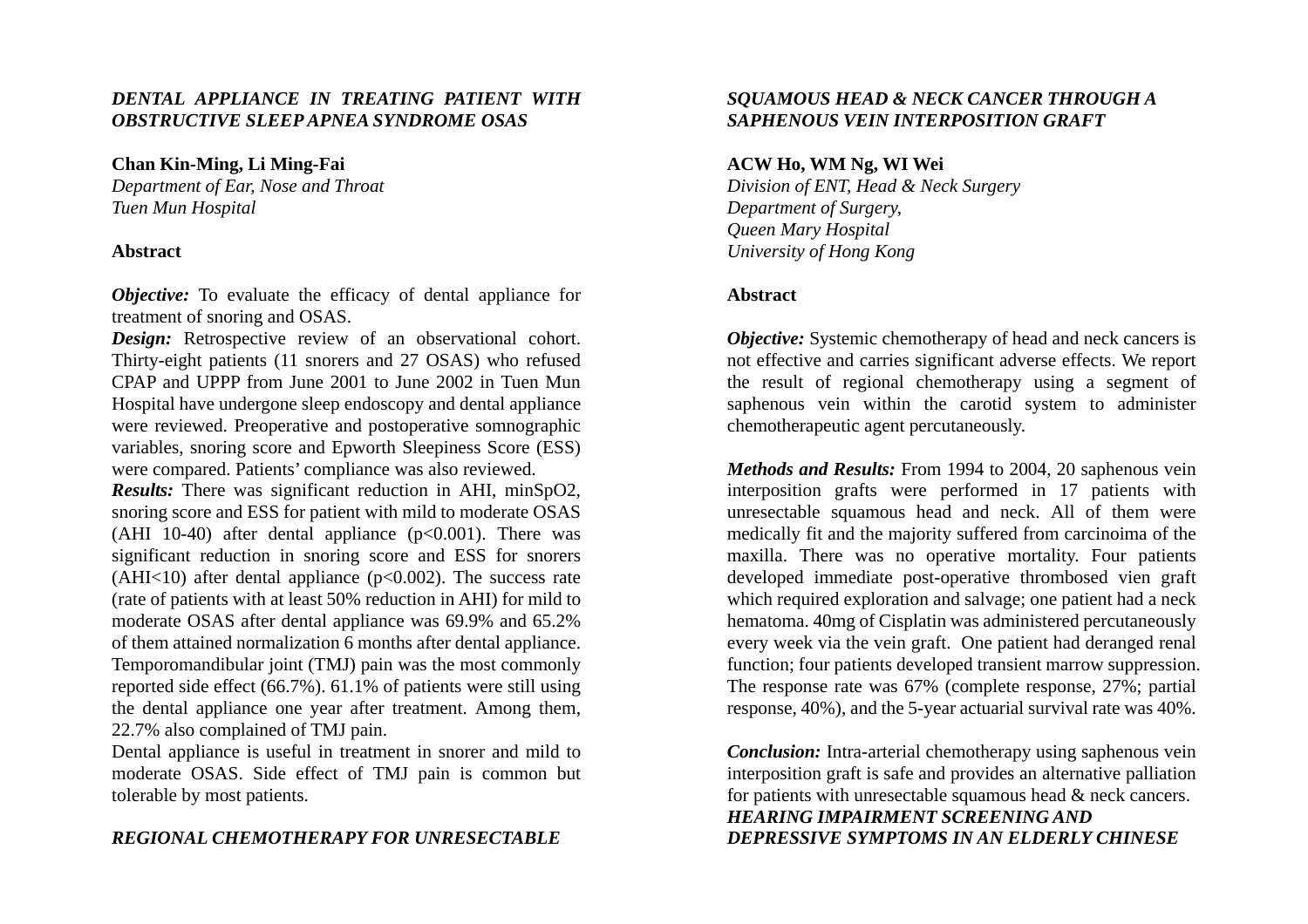#### *POPULATION*

#### **Lee Ting-Hon Alex, Tong Chi-Fai Michael, Tang Shu-On Peter** *UCH, ENT.*

#### **Abstract**

Presbycusis is a common disabling problem in the elderly. With the expansion of the elderly population, the magnitude of the problem increases. The prevalence of hearing loss in the aged is estimated to be between 7-60%. However, most of such estimates are drawn from data of self-reported hearing loss or screening audiometry without masking. One of the objectives of this study is to provide a measurement of the prevalence of hearing impairment in the elderly community with a formal pure tone audiogram.

Depression is another common disease in the elderly. There are indications from studies that one cause of depression may well be hearing loss. This cannot be conclusive to date. Most of the studies on hearing loss and depression had focused on the Caucasian population. No study on this association has been done in the Chinese population.

A sample of 1019 community dwelling elderly aged 60 or above were recruited from a community centre. Questionnaires that included the Geriatric Depression Scale (GDS) and mini mental state examination (MMSE) were completed with the help of volunteers, and a pure tone audiogram with masking was performed on each attendee in a sound-proofed booth. The prevalence of hearing impairment is estimated and the association between depressive symptom and hearing loss is examined using logistic regression.

The results of this study are presented.